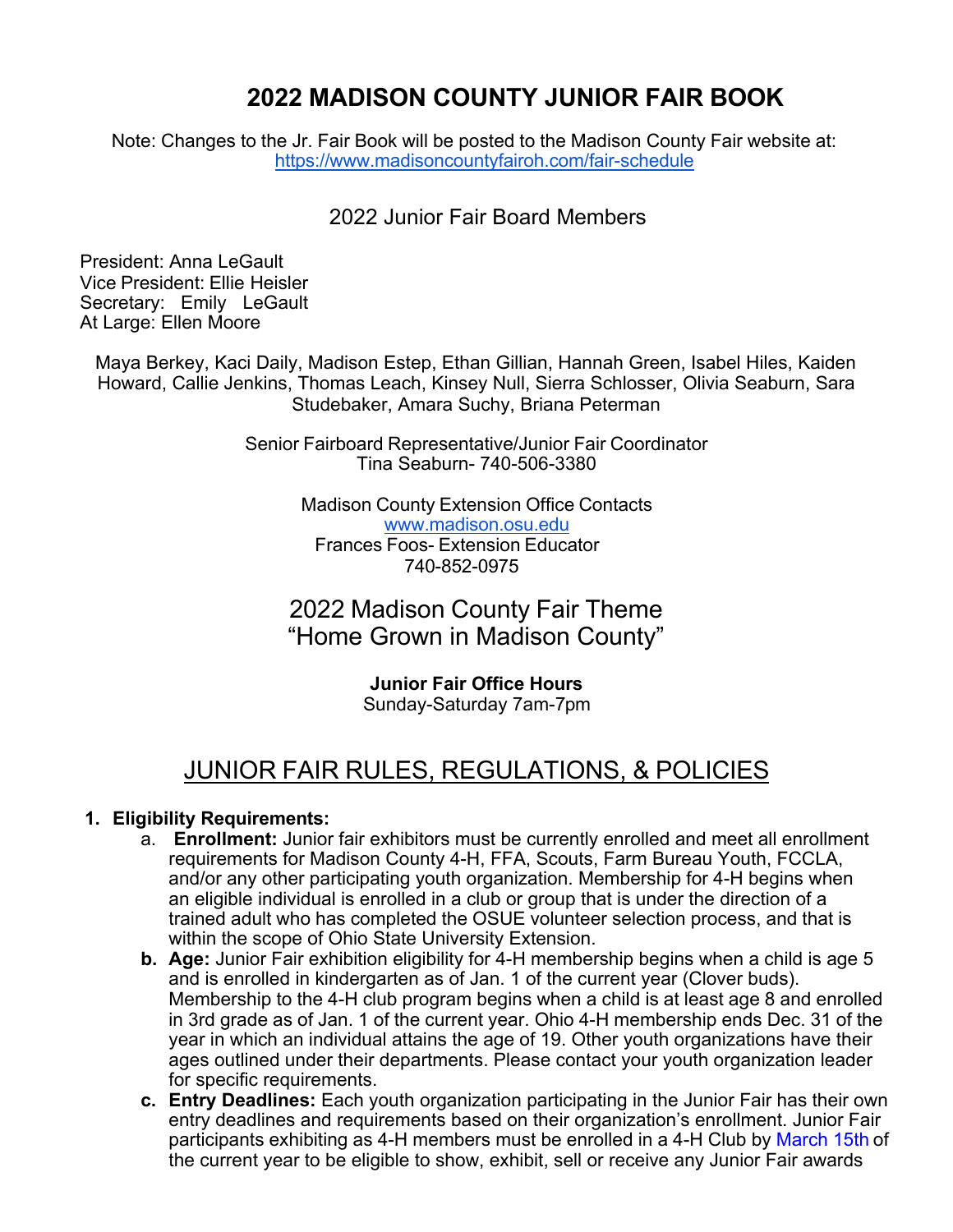including premiums. See FFA, Girl Scouts, and other youth program organization leaders for entry deadlines.

- d. **Dual Membership:** Jr. Fair exhibitors that are members of more than one youth organization participating in Jr. Fair (example– 4-H and FFA) may not exhibit in the same project in both organizations. For example: You may take a market hog project in 4-H and a market steer project in FFA, but you may not take market hogs in both 4-H and FFA; this includes scrambles.
- **e. Exhibition of Projects:** Although it is not required for 4-H, FFA or FCCLA members to exhibit their work or participate in competition in order to complete their project, exhibition is encouraged as an opportunity for members to experience education, recognition, and provide public awareness of their organization. All projects are to be on exhibit, shown and sold by the exhibitor. In situations where an exhibitor has more than one animal in the same class, another Madison County Junior Fair exhibitor may show one of the animals for him/her.
	- i. All exhibits will be given approval from their advisor in the form of a Member in Good Standing Form. Any member found not to be in good standing must have approval of the OSU Extension Educator to participate
	- ii. If a member is unable to exhibit, schedule an alternative judging with their advisor and/or OSU Extension Educator. No premiums will be awarded, and no early judging will be needed. Adviser grades are not to be changed after June 15.
	- iii. All exhibits will be given a final grade-based on advisor recommendation form (Member in Good Standing form). Award monies will be as follows: \$3.00 per project
- **f. Skill-a-thon:** All exhibitors must complete interview judging and Skill-a-thon to be permitted to exhibit or sell their animal at the fair. All exhibitors must bring a completed project book and completed feed records to skill a thon.

#### 2. **Passes, fees, permits, and premiums:**

- a. **Passes:** Only 4-H/FFA members that participate in skill-a-thon and receive a member in good standing status will be included on the list to receive a Jr. Fair Pass.
- b. **Premiums:** All members in good standing will receive a premium voucher to use at a vendor during the fair week. Vouchers will be given to your organization/club advisor.

#### 3. **Animal Exhibition Requirements:**

- a. Entry is open to all who are enrolled in 4-H, FFA, or FCCLA in Madison County. Junior Fair exhibition eligibility for 4-H membership begins when a child is age 5 and is enrolled in kindergarten as of Jan. 1 of the current year (Clover buds). Membership to the 4-H club program begins when a child is at least age 8 and enrolled in 3rd grade as of Jan. 1 of the current year. Ohio 4-H membership ends Dec. 31 of the year in which an individual attains the age of 19. Membership begins when an eligible individual is enrolled in a club or group that is under the direction of a trained adult who has completed the OSUE volunteer selection process, and that is within the scope of Ohio State University Extension.
- b. Possession date for all projects is May 1 unless listed as otherwise in that specific project area guidelines (PLEASE CHECK INDIVIDUAL PROJECT GUIDELINES BELOW!)
- c. All fair entries for livestock projects must be registered online by **June 1**. Online entries will open in May. Entries must be made at Fair Entry online no later than June 1. Exhibitors and advisers are responsible for the proper entry of exhibits, as well as placement during the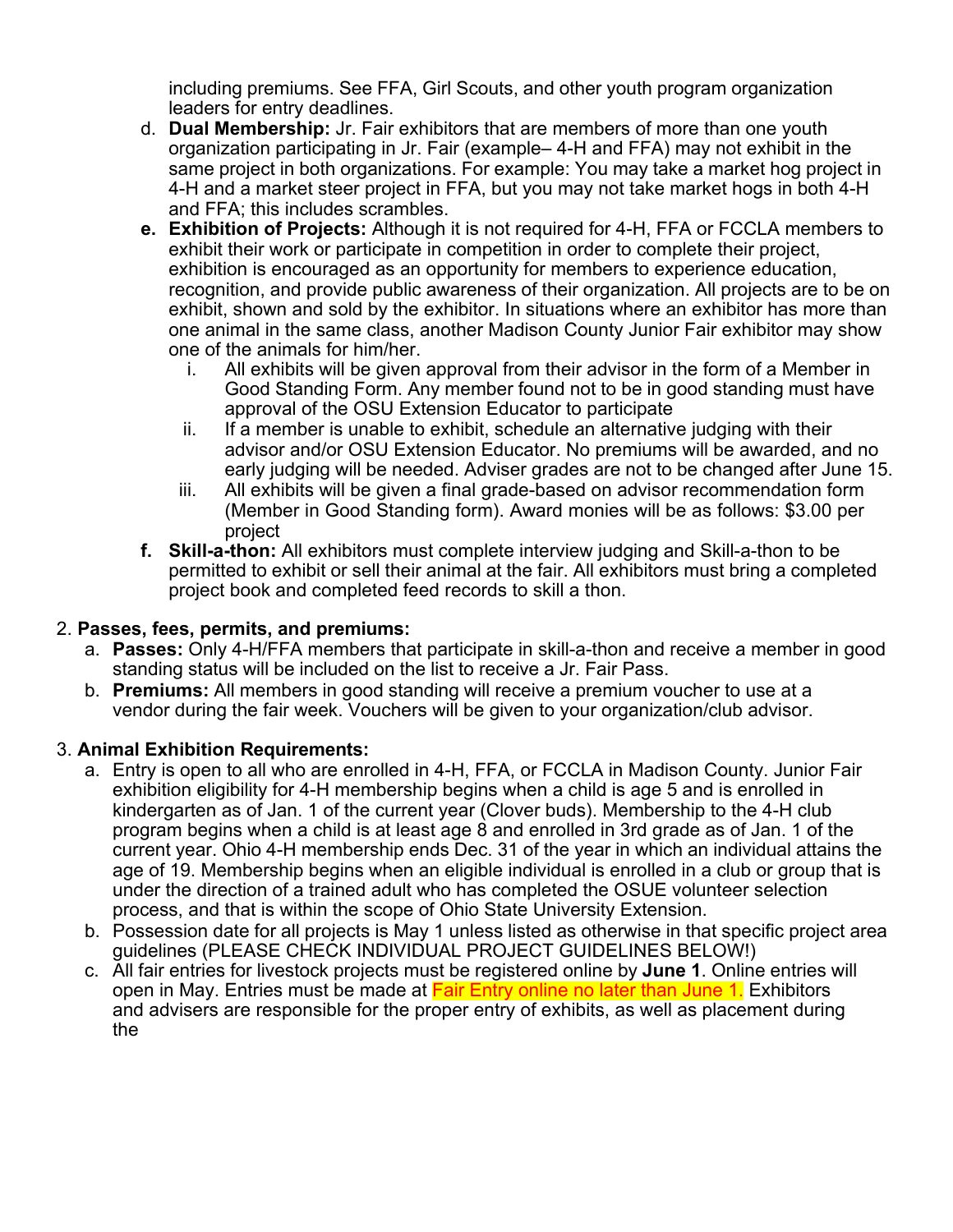specified times. Livestock exhibitors must make all necessary entries for each class. Register all potential animal projects.

- d. Late entries can ONLY be made until June 15 and will be assessed a \$100.00 late fee.
- e. Junior Fair participants wishing to exhibit in the open classes of the Madison County Fair must make their entries and abide by the rules of the Madison County Agricultural Society
- **f. All judges' decisions are final.**

## **4. Dress Code Standards**

**a. Dress code for all species, excluding dairy, horse, rabbits and poultry:** (See dairy, horse, rabbit, and poultry rules for more specific dress codes.) All exhibitors must wear black or blue cotton or corduroy dress pants, jeans or ankle-length skirt as well as a collared, buttoned shirt or polo shirt that must be tucked in and buttoned. Any length of sleeve and color is acceptable. No shorts! Closed-toe and closed-heel shoes are to be worn. No discrimination will be made for religious beliefs. No shirts identifying family or farm names shall be worn**.**

#### **5. Check-in and Release Standards:**

- a. Upon fair arrival, exhibitors should contact Junior Fair Board members in charge of his/her project area to get pen assignments, display locations, and/or acquire name tags if needed and receive further instructions.
- b. Exhibitors will pick up a back number in the Junior Fair Board Office. One number is assigned per exhibitor for the week, regardless of species.
- c. No pen assignments are to be changed without permission of a livestock committee member or Junior/Senior fair board member. Exhibitors who fail to obtain permission to move pen assignments prior to doing so, will be excluded from the premium livestock sale.
- d. Stall and pen space assigned and not used by the exhibitor for any reason (loss or illness of animal) will be used or reassigned by the Livestock Committee members.
- e. Upon arrival and check-in, you will be asked to declare if the animal project will be going through the sale. Once a declaration is made it cannot be changed.
	- i. If an exhibitor chooses to not put their animal in the sale and that animal wins grand or reserve champion, IT MUST SELL. NO EXCEPTIONS.
- f. Individual tack space is not guaranteed. Space is limited and first come, first serve. Exhibitors who choose to move their tack in prior to the start of the fair, do so at their own risk.
- g. Any request for early release must be submitted to the Senior Fair Board no later than 5 p.m. on Monday of the fair. All requests must be in writing and include a copy of the show bill and entry form for the conflicting show.
- h. Only the Senior Fair Board can grant early release. Any emergencies will be handled on a case- by-case basis. Removal of projects including tack, supplies, and displays prior to listed release times or without permission from the Senior Fair Board secretary's office may result in forfeiting the right to exhibit in future years.
- **i. REFERENCE INDIVIDUAL SPECIES SECTION IN THE FAIR BOOK FOR SPECIFIC CHECK-IN AND RELEASE TIMES WHICH MAY VARY FROM THE ABOVE GENERAL RULE.**

| <b>PROJECT AREA</b>          | ARRIVAL                    | <b>DEPARTURE</b>        |
|------------------------------|----------------------------|-------------------------|
| <b>4H SPECIAL INTEREST</b>   | Saturday at scheduled time |                         |
| <b>FFA BUILDING PROJECTS</b> | <b>Friday or Saturday</b>  |                         |
| <b>ALPACA</b>                | <b>Friday or Saturday</b>  | Saturday between 6-10pm |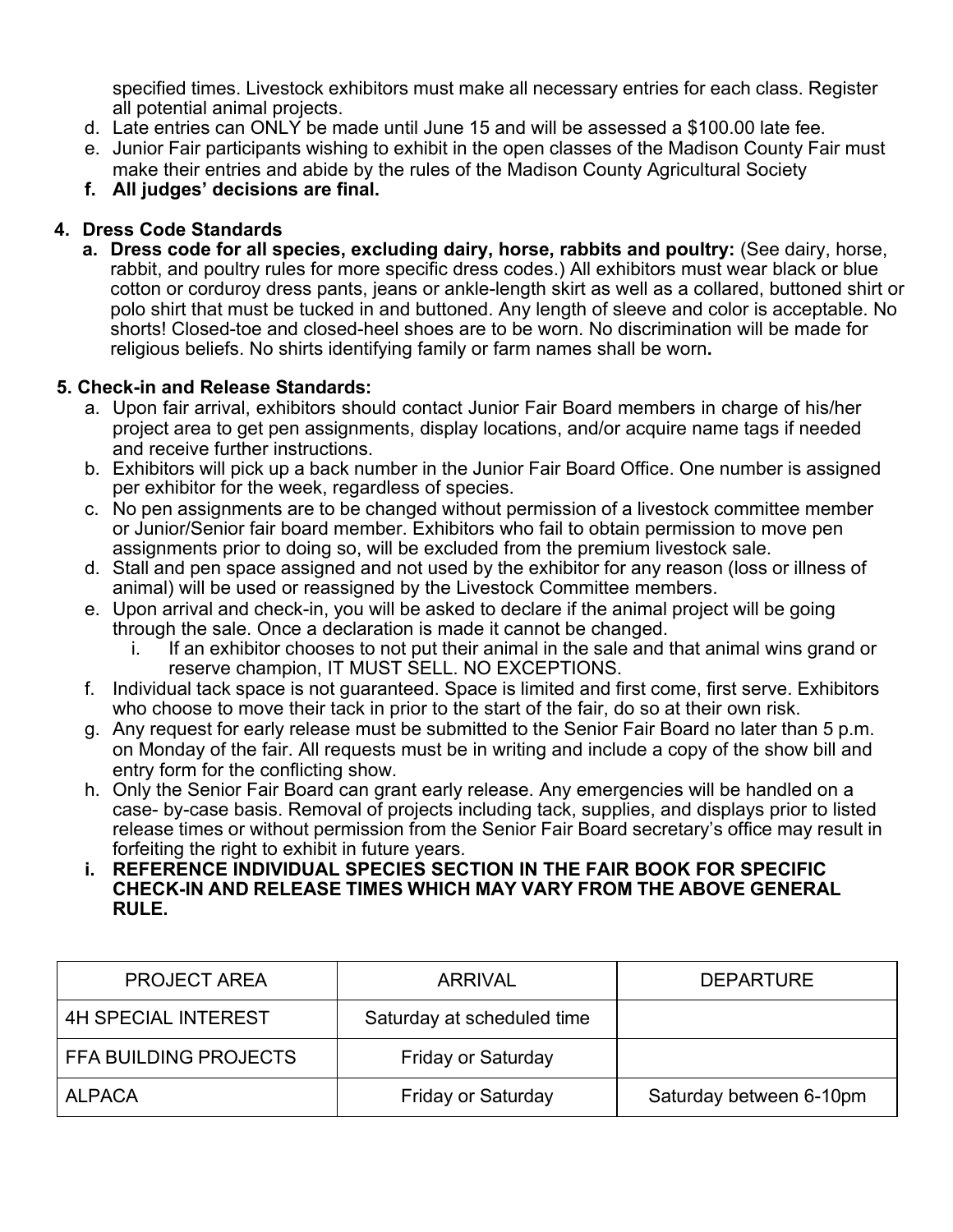| <b>BEEF</b>    | Friday 5-9pm                                                                                                | Anything not being loaded on<br>packer, leave by 6-9 pm on<br>Saturday              |
|----------------|-------------------------------------------------------------------------------------------------------------|-------------------------------------------------------------------------------------|
| <b>DOGS</b>    | Day of show                                                                                                 | Day of show                                                                         |
| <b>GOATS</b>   | Move-in Friday evening from<br>5-9pm.                                                                       | Anything not being loaded on<br>packer, leave by 6-9 pm on<br>Saturday              |
| <b>EQUINE</b>  | Friday 5-9pm                                                                                                | Saturday evening                                                                    |
| <b>POULTRY</b> | Friday 5-9pm                                                                                                | All projects NOT going on the<br>packer truck leaves from 9-11<br>pm on Saturday    |
| <b>RABBITS</b> | Friday 5-9pm                                                                                                | All projects NOT going on<br>the packer truck leaves<br>from 9-11 pm on<br>Saturday |
| SHEEP/LAMBS    | Move-in Friday evening from<br>5-9pm.                                                                       | Anything not being loaded on<br>packer, leave by 6-9 pm on<br>Saturday              |
| <b>SWINE</b>   | Monday 10pm-1am<br>Entrance thru Garfield and exit<br>at elm<br>Re-weigh at conclusion of<br>weigh-in @ 1am | By 10pm on Thursday for<br>anything not being loaded on<br>the packer truck.        |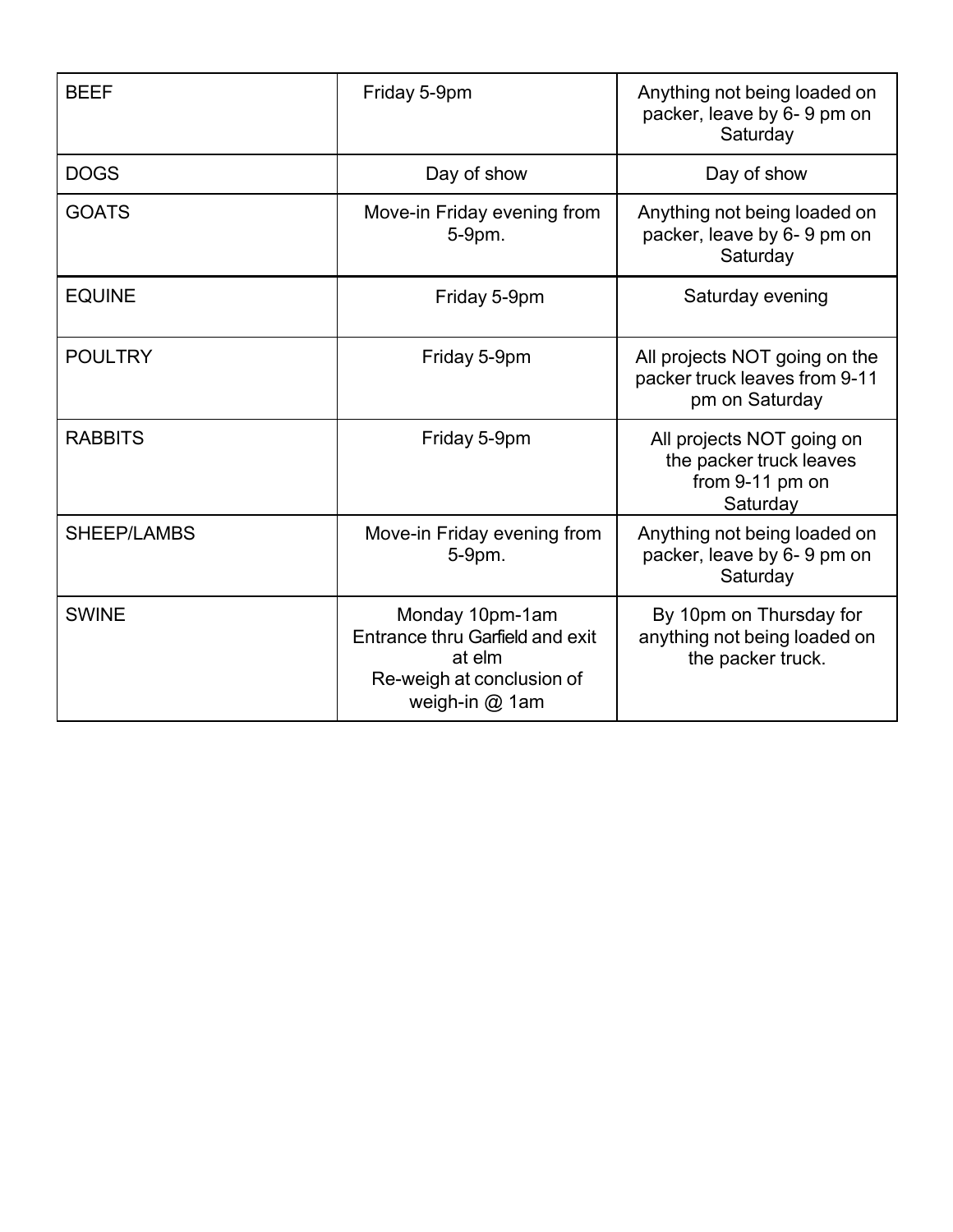|                                 | <b>POSSESSION</b><br><b>DATE</b>                                   | <b>FAIR ENTRY REQUIREMENTS</b>                                                                                                                                                                                                                                                                                                                                                                                                                                | #<br><b>ELIGIBLE</b><br><b>TO SHOW</b>                           | #<br><b>ELIGIBLE</b><br><b>TO SELL</b> |
|---------------------------------|--------------------------------------------------------------------|---------------------------------------------------------------------------------------------------------------------------------------------------------------------------------------------------------------------------------------------------------------------------------------------------------------------------------------------------------------------------------------------------------------------------------------------------------------|------------------------------------------------------------------|----------------------------------------|
| Alpacas                         | 1 week after<br>shear date                                         |                                                                                                                                                                                                                                                                                                                                                                                                                                                               | 1                                                                | N/A                                    |
| <b>Market Beef</b>              | January 1                                                          | *Tag and weigh in January of<br>current year<br>*Must register online by June 1.<br>*Must be born after Jan. 1 of the<br>previous year to sell                                                                                                                                                                                                                                                                                                                | 2 per class                                                      | 1                                      |
| <b>Breeding Heifers</b>         | Please see<br>specific<br>species section<br>for division<br>dates | *Registration papers are required<br>for all beef animals showing in<br>breed classes. Registered animals<br>MUST have the name of the<br>exhibitor on their papers. Animals<br>with no papers must show in a<br>crossbred class. NO BULLS<br><b>ALLOWED</b><br>*If there are not at least 3 animals<br>in a particular breed then an AOB<br>Class may be added, otherwise<br>those heifers will be shown as<br>Crossbred.<br>*Must register online by June 1 | 2 per class                                                      | <b>Not</b><br>applicable               |
| <b>Beef Feeders</b>             | June 15                                                            | *Must be a steer *Must be born<br>after Jan. 1 of the current year<br>*Must be weaned, halter broke<br>and on feed by the fair *Must be<br>100% BEEF<br>*Must return to the next year's fair<br>as a steer                                                                                                                                                                                                                                                    | 2 per class                                                      | 1                                      |
| Dairy Feeders                   | May 1                                                              |                                                                                                                                                                                                                                                                                                                                                                                                                                                               |                                                                  | 1                                      |
| Dairy Heifers and<br>Dairy Cows | May 1                                                              |                                                                                                                                                                                                                                                                                                                                                                                                                                                               | Max of 2<br>per class                                            | $\mathbf{1}$                           |
| Dogs                            | April 1                                                            | MUST bring a completed dog<br>project book to skill-a-thon. It will<br>be the You & Your Dog Project<br>Book. If you are taking a dog<br>project where you do not bring a<br>dog, then it will be the All About<br>Dogs Project Book. Exhibitors<br>cannot sign up for both a dog<br>project where you bring a dog and                                                                                                                                        | $2 - Both$<br>dogs can<br>not<br>compete in<br>the same<br>class | <b>Not</b><br>applicable               |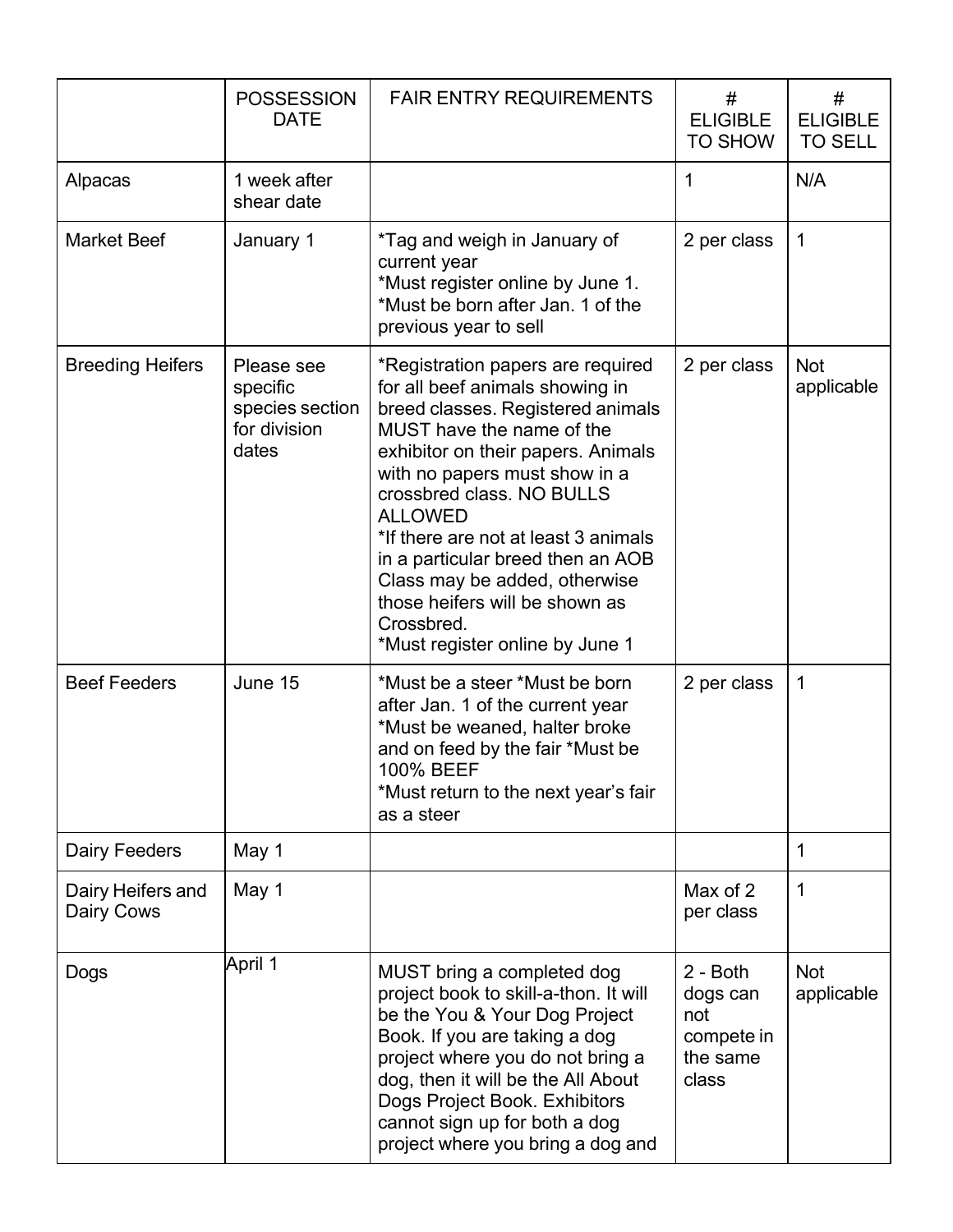|                                    |                                                                      | a dog project where you do not<br>bring a dog.                                                                                                                                                                                  |                                                                              |                          |
|------------------------------------|----------------------------------------------------------------------|---------------------------------------------------------------------------------------------------------------------------------------------------------------------------------------------------------------------------------|------------------------------------------------------------------------------|--------------------------|
| <b>Market Goats</b>                | May 1                                                                | *Tagging due - May 1<br>*Can tag up to 6-only show 2<br>*Enter animals online                                                                                                                                                   | $\overline{2}$                                                               | 1                        |
| <b>Breeding and</b><br>Dairy Goats | Please see<br>specific<br>species section<br>for division<br>dates   | *All exhibitors showing purebred<br>breeding goats must present<br>registration papers at time of<br>check-in with the appropriate<br>ownership of the exhibitor.<br>*Enter animals online<br>*Animal ID information online May | 2 per class                                                                  | <b>Not</b><br>applicable |
| Equine (Donkey,<br>Mule, Horse)    | May 1                                                                |                                                                                                                                                                                                                                 | Limit is 3<br>2 horses<br>1 mini<br>2 horses<br>and a<br>donkey<br>3 donkeys |                          |
| <b>Meat Chickens</b>               | 7 Weeks prior<br>to fair (DBL<br>check in<br>fairbook)               | Toe punched upon exhibitor pick<br>up                                                                                                                                                                                           | 2 per class                                                                  | 1                        |
| <b>Breeding Ducks</b><br>and Geese | May 1                                                                | NPIP Paperwork or test results<br>from hatchery.                                                                                                                                                                                | 2 per class                                                                  |                          |
| <b>Egg Production</b>              | May 1                                                                | NPIP Paperwork or test results<br>from hatchery.                                                                                                                                                                                | 2 pens                                                                       |                          |
| <b>Fancy Poultry</b>               | May 1                                                                | NPIP Paperwork or test results<br>from hatchery.                                                                                                                                                                                | 2 per class                                                                  |                          |
| <b>Market Turkeys</b>              | May 1                                                                | NPIP Paperwork or test results<br>from hatchery.                                                                                                                                                                                | 2 per class                                                                  | $\mathbf 1$              |
| <b>Market Ducks</b>                | May 1                                                                | NPIP Paperwork or test results<br>from hatchery                                                                                                                                                                                 | 2 pens                                                                       | 1                        |
| <b>Market Geese</b>                | May 1                                                                | NPIP Paperwork or test results<br>from hatchery                                                                                                                                                                                 | 1 per class                                                                  | 1                        |
| <b>Market Rabbits</b>              | May 1<br>*32 day<br>gestation and<br>can't be over<br>70 days old at | *Tattoo by the fair check-in<br>(except kits in doe and litter).<br>*See rabbit guidelines in fairbook                                                                                                                          |                                                                              | 1                        |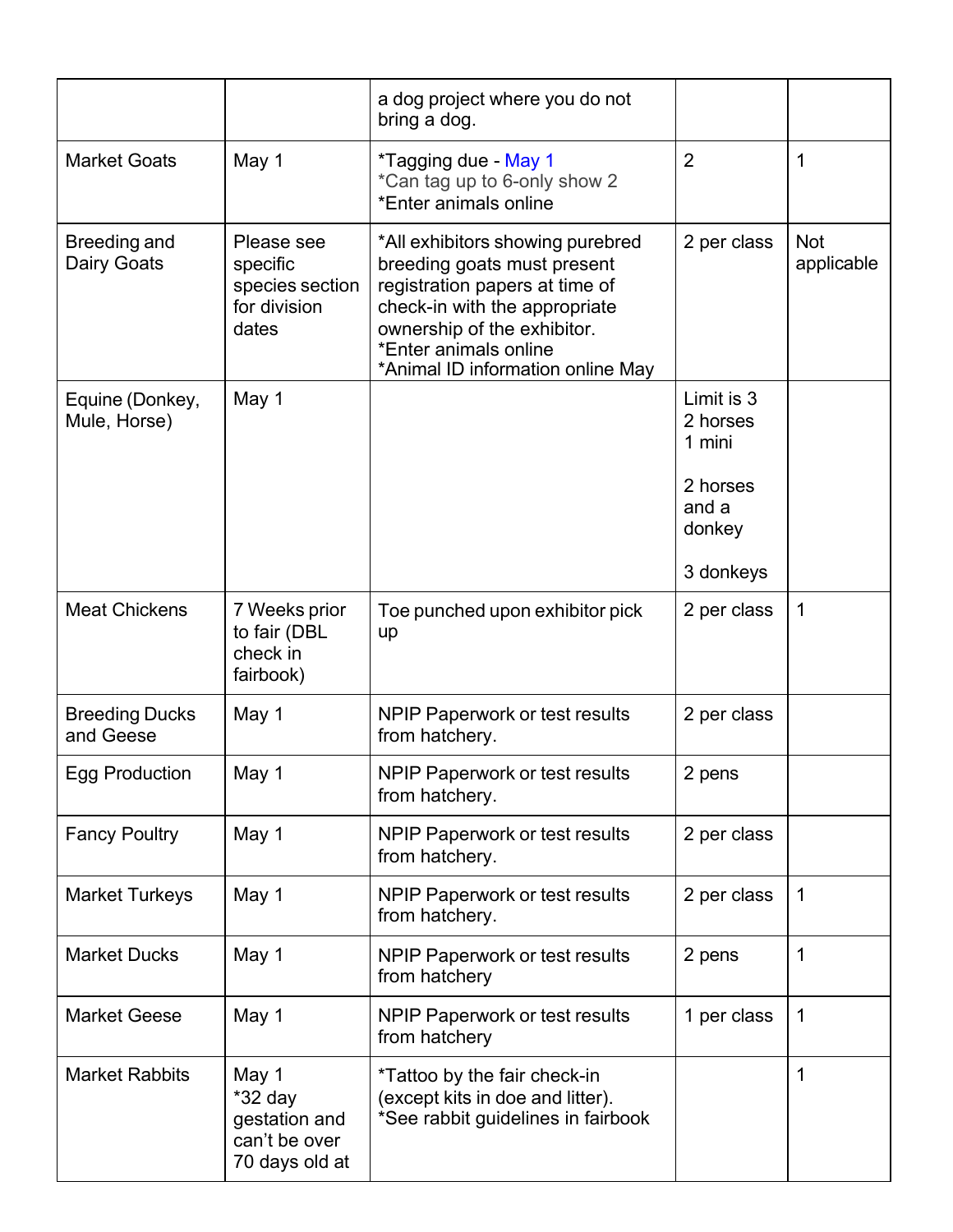|                         | check-in.                                                          |                                                                                                                                                                                            |                                                                                       |                          |
|-------------------------|--------------------------------------------------------------------|--------------------------------------------------------------------------------------------------------------------------------------------------------------------------------------------|---------------------------------------------------------------------------------------|--------------------------|
| <b>Breeding Rabbits</b> | May 1                                                              | *See rabbit guidelines in fair book                                                                                                                                                        |                                                                                       |                          |
| <b>Market Lambs</b>     | May 1                                                              | *Tagging and weigh in- May 1<br>*Can tag up to 6-only show 2<br>*Enter animals online                                                                                                      | $\overline{2}$                                                                        | 1                        |
| <b>Breeding Sheep</b>   | Please see<br>specific<br>species section<br>for division<br>dates | *All exhibitors showing purebred<br>breeding sheep must present<br>registration papers at time of<br>check-in with the appropriate<br>ownership of the exhibitor.<br>*Enter animals online | 2 per class                                                                           | <b>Not</b><br>applicable |
| <b>Small Animals</b>    | May 1                                                              |                                                                                                                                                                                            | 1 rabbit.<br>multiple<br>guinea<br>pigs,<br>1 pocket<br>pet (1 of<br>each<br>species) | <b>Not</b><br>applicable |
| <b>Market Swine</b>     | May 1                                                              | *Ear notch entries May 1<br>*Must be born after December 1<br>*Enter animals online<br>*Allowed to bring 4 head and can<br>be placed in any division.                                      | 4 of any<br>division, 2<br>pens max<br>allocation<br>per<br>exhibitor.                | 1                        |
| <b>Breeding Swine</b>   | May 1                                                              | *Ear notch entries by May 1                                                                                                                                                                | 4 swine<br>projects<br>per<br>exhibitor                                               | <b>Not</b><br>applicable |

#### **6. Mandatory Youth Livestock Quality Assurance:**

- a. Market animal exhibitors must attend an in-person AQCA (Assuring Quality Care for Animals) session offered in our county (or another county or state level program) that meets requirements set by the Ohio Administrative Code and the Ohio Department of Agriculture. This must be completed 45 days prior to the first day of the exhibition
- b. Youth ages 15 and older have the option to test out of their annual quality assurance program. They must pass a test to be able to test out of the annual program for the remainder of their time in 4-H. Tests can be scheduled directly with the OSU Extension Office.
- c. Youth that are showing a beef project animal can attend a face-to-face Beef Quality Assurance (BQA) session taught by a certified BQA instructor that meets the Ohio Youth Food Animal QA requirement. The online BQA course does not meet the requirement.
- d. Youth that are 14 years or older and that intend to show a swine project animal can attend a face to face Pork Quality Assurance (PQA) session taught by a certified PQA instructor that meets the Ohio Youth Food Animal QA requirement. The online PQA course does not meet the requirement.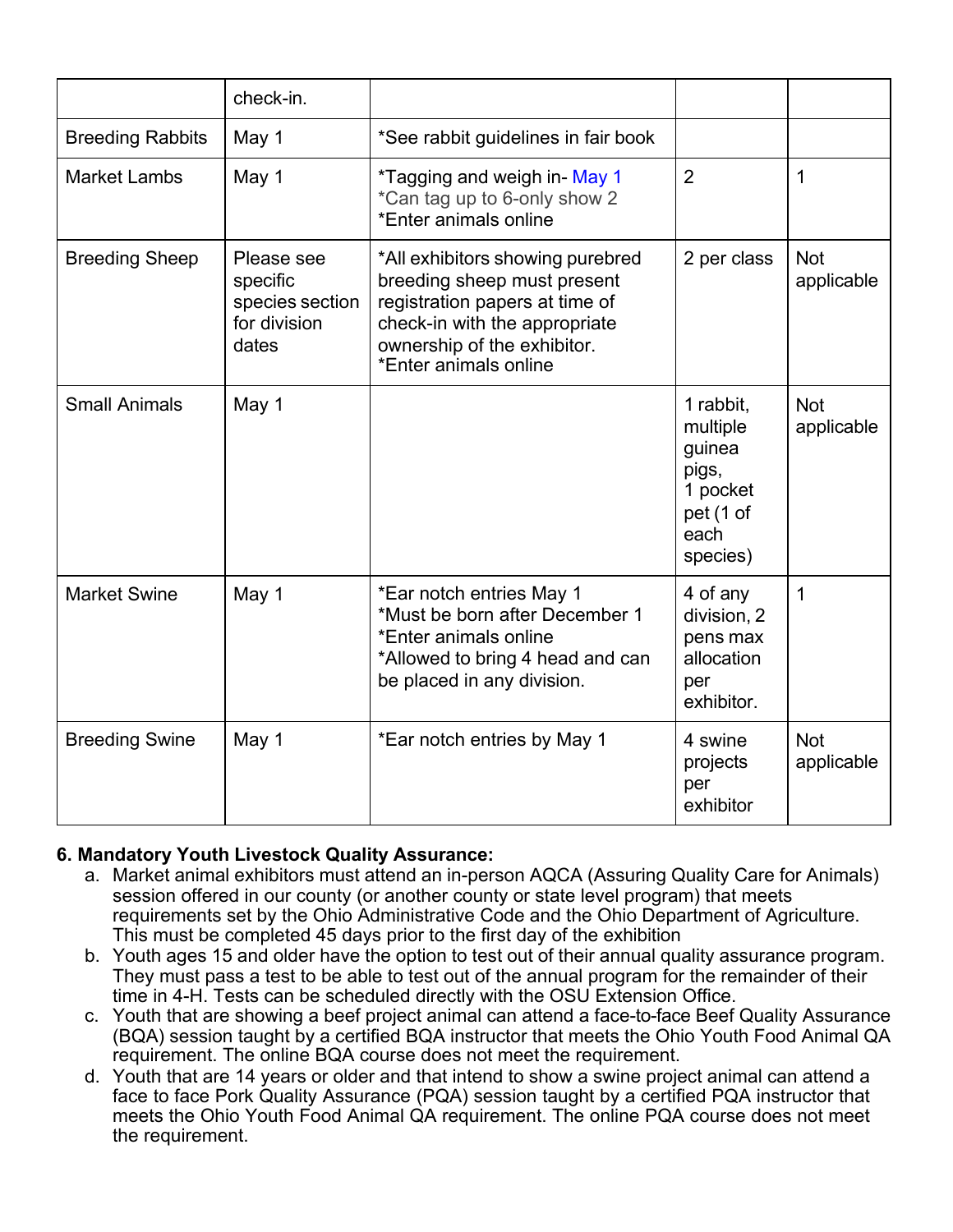e. Youth 12 years or older as of January 1st of the current year have the option to take an online YQCA (Youth for the Quality Care of Animals) module. This option requires youth to take the age-appropriate module for \$12/youth. Please check http://madison.osu.edu for up-to-date times and dates.

#### **7. Health Requirements, DUNF & Producer Affidavit Forms:**

- a. All livestock must meet health requirements established by the Senior Fair Board and the fair vet during check-in. Please refer to the open class regulations of the Madison County Fair Book.
- b. The most current ODA Health Exhibition Rules, either printed in this book or available upon request, will govern the exhibition of all Jr. Fair & Open Class livestock and horses. http://codes.ohio.gov/oac/901%3A1-18
- c. Drug Use Notification Form:
	- i. A Drug Use Notification Form (DUNF) will be required by exhibitors showing a marketable animal or project at the fair.
	- ii. This form must be completed and signed by a legal guardian if the exhibitor is younger than 18.
	- iii. Forms will be collected prior to the weighing of the animal.
	- iv. If an exhibitor or veterinarian administers a drug prior to or during the fair, it must be reported on the form.
	- v. If no drugs were administered, this too must be noted on the form.
	- vi. Be aware of feeds that have drugs in them as well.

## \***Animals not properly identified will be reviewed by the Madison County Livestock Committee and handled on a case-by-case basis.**

| Project                         | Health<br>Requirements<br>and Papers | <b>DUNF Form?</b>           | <b>Producers</b><br>affidavit | Required<br>Identification           |
|---------------------------------|--------------------------------------|-----------------------------|-------------------------------|--------------------------------------|
| Alpacas                         | Free of contagious<br>disease        | N                           | N                             | Not Applicable                       |
| <b>Market Beef</b>              | Free of contagious<br>disease        | One for each animal         | One per exhibitor             | Fair Tag from January                |
| <b>Beef Feeders</b>             | Free of contagious<br>disease        | Only if selling             | Only if selling               | Fair tag                             |
| Dairy Feeders                   | Free of contagious<br>disease        | N/A                         | One per exhibitor             | N/A                                  |
| Dairy Heifers and<br>Dairy Cows | Free of contagious<br>disease        | Lactating cows only         | N/A                           | N/A                                  |
| Dogs                            | <b>Current Dog License</b>           | N/A                         | N/A                           | N/A                                  |
| <b>Market Goats</b>             | Free of contagious<br>disease        | Required for each<br>animal | One per exhibitor             | Scrapie for all does<br>and wethers. |
| Dairy Goats                     | Free of cont. disease                | Lactating goats only        | N/A                           | Scrapie Tag                          |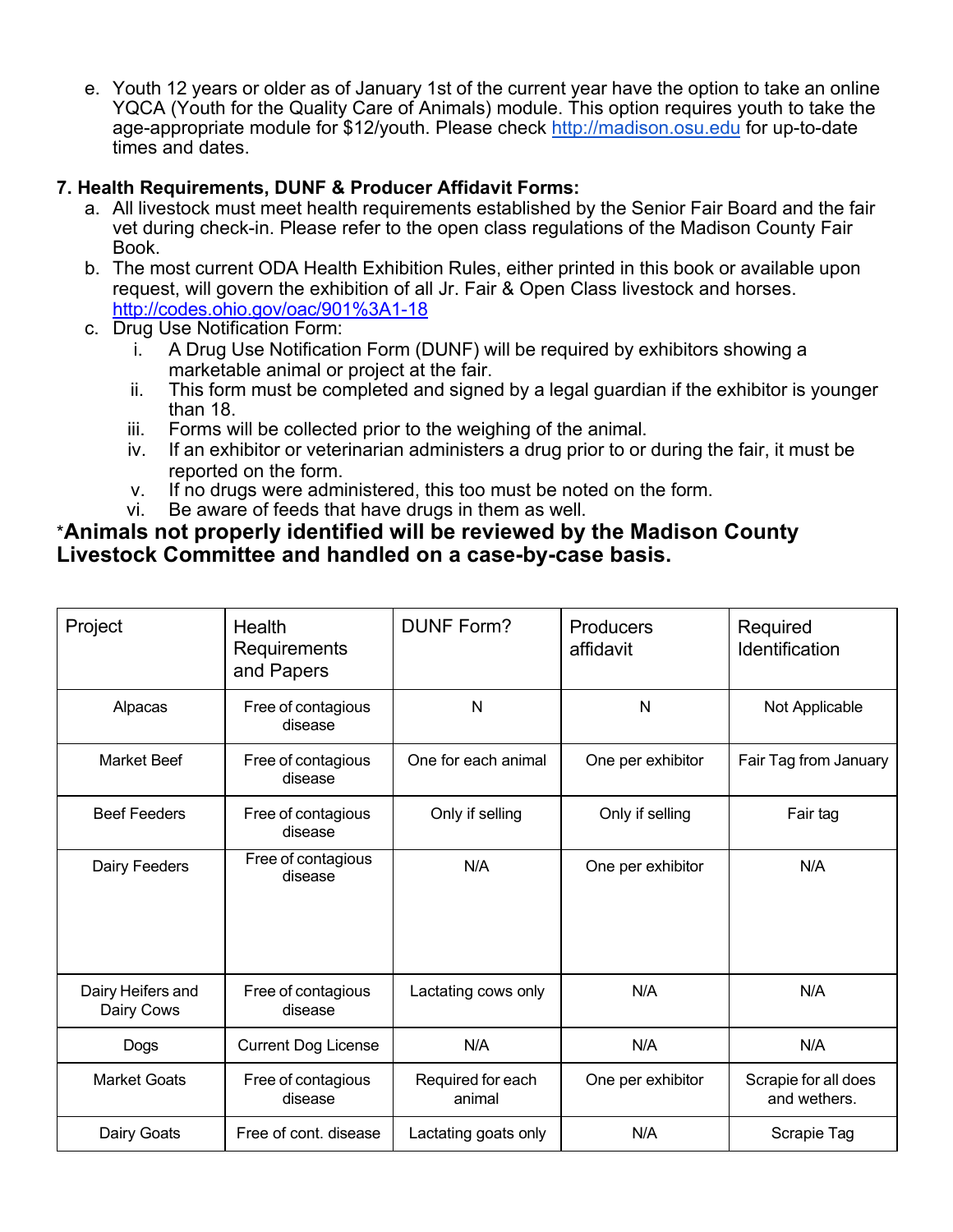| Equine (Donkey,                                                           | Free of contagious                         | N/A                                                        | N/A               | N/A                                                  |
|---------------------------------------------------------------------------|--------------------------------------------|------------------------------------------------------------|-------------------|------------------------------------------------------|
| Mule, Horse)                                                              | disease                                    |                                                            |                   |                                                      |
| <b>Meat Chickens</b><br><b>Fancy Poultry</b><br><b>Production Poultry</b> | NPIP papers req. For<br>all market poultry | Reg for each meat<br>duck, turkey, and<br>meat chicken pen | N/A               | Toe punch                                            |
| <b>Market Rabbits</b>                                                     | Visual inspection at<br>check-in           | Market pens only                                           | N/A               | Tattoo                                               |
| <b>Breeding Rabbits</b>                                                   | Visual inspection at<br>check-in           | N/A                                                        | N/A               | Tattoo                                               |
| Market Lambs                                                              | Free of contagious<br>disease              | Req one per market<br>lamb                                 | One per exhibitor | Scrapie tags required<br>for ALL ewes and<br>wethers |
| <b>Market Swine</b>                                                       | <b>Purebred Papers</b>                     | One per market<br>project                                  | 1 per exhibitor   | Ear notches<br>Tagged at check in                    |
| <b>Breeding Swine</b>                                                     | <b>Purebred Papers</b>                     | N/A                                                        | N/A               | Ear notches                                          |

## **8. Mandatory Cleaning, Feeding, Bedding, and Locations for all Animals:**

- a. Exhibitors will be held responsible for cleaning pens or stalls at the conclusion of the fair. All livestock exhibitors are responsible for proper bedding of their animals to include removal of any panels or stalls put up for the week. All gates/panels must be taken down and stacked outside of the barn in a designated area at the conclusion of the fair. Bedding must be removed from the barn.
- b. One verbal and one written warning will be presented to the exhibitor, adviser and parent if a problem arises. If the situation is not resolved after the first two warnings, the removal will be enforced, and the exhibitor will forfeit the right to show that same project the following year.
- c. ALL animals must remain in their appropriate areas (barns, show arena or wash racks) for the duration of the fair unless permission has been granted (via JFB or Livestock Committee) to move an animal to a different area.
- d. Animals are not permitted on the midway or in the camping area.
- e. Any exhibitor using electrical equipment on the fairgrounds is required to use only grounded equipment with three-prong plugs. Inappropriate extension cords and adapters are not acceptable.

#### **9. Weigh-in/Scales**

- a. Please reference the individual species section in the Madison County Fair Book for minimum/maximum weight requirements for that species.
- b. Any animal that does not weigh between the minimum and maximum weight requirement for the project may show but will not sell in the premium sale.
- c. All re-weighs will take place AT THE END of check-in and must be stated that it's wanted at time of original weigh in. You are responsible for bringing your animal back up to the scales.
- d. Scales are tested and sealed by the county auditor for accuracy each year before the county fair.

#### **10. Hardship Cases for all Livestock Exhibitors:**

a. After May 1 and prior to June 15, permission to replace an animal due to an extreme circumstance in which the exhibitor is not the cause of the animal's death or illness, will be considered and reviewed by the Livestock Committee, Junior Fair Advisory Committee and the Junior Fair Board division members of that project area.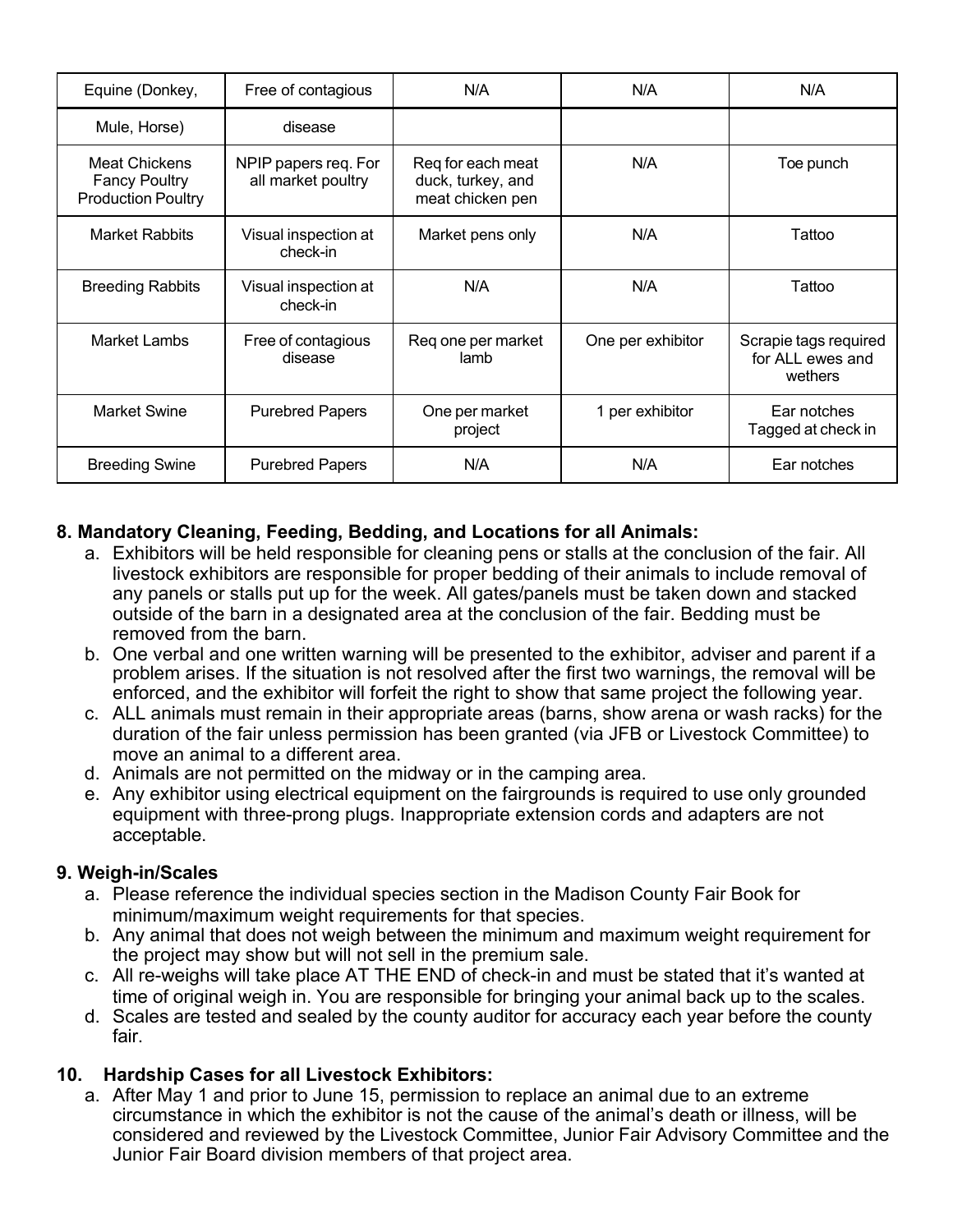- b. Any exhibitor found guilty of taking advantage of the replacement provision, such as injuring an animal on purpose or not acquiring an animal by the appropriate deadline, will forfeit all rights to exhibit and sell at the Madison County Junior Fair for a period of no less than two years.
- c. After June 15, there are NO ANIMAL REPLACEMENTS due to extreme circumstances. Any exhibitor not able to exhibit their animal after June 15 will have the option to display a poster or develop a scrapbook about their project. If an exhibitor is physically ill or injured and unable to show in their species showmanship class, they must have a written doctor's excuse and have, in writing, who will be in charge of that animal in order to be eligible to sell. The doctor's excuse must be given prior to the appropriate showmanship show.

## **11. Grievance/Protest Procedures for Fair Week:**

- a. Committee will be made up of the president of the Senior Fair Board and three other designees from the Madison County Livestock Committee and the Senior Fairboard .
- b. All grievances must be made in writing along with a \$150.00 non-refundable fee.
- c. Grievances must be filed within 36 hours of any given Junior Fair Show.
- d. The Grievance/Protest Committee, upon receipt of the written protest, will investigate using the Junior Fair Advisory Committee, Extension Educators, 4-H advisers, Junior Fair Livestock Sales Committee members, FFA advisers, and FCCLA advisers to investigate the incident that caused the grievance.
- e. Finding results will be made within 24 hours of receipt of grievance.
- f. Written explanation will be given to all parties involved.
- g. Both parties can file a written protest. Procedures are listed below; A written protest will be accepted using the standard protest form along with a \$150 non-refundable fee. If either party involved disagrees with the results, the executive board of the Madison County Agricultural Society will handle the protest. The results will be finalized within 12 hours

#### **12. Junior Fair Showmanship and Market Classes:**

#### **Rules:**

- i. All livestock market projects must enter in showmanship and Market Classes in order to sell. \* Hardship cases will be handled on a case-by-case basis by the Madison County Livestock Committee.
- ii. Exhibitors participating in showmanship must exhibit the same animal through the entire showmanship competition and may not substitute with any other animal at any time during the competition.
- iii. No two exhibitors may show the same animal in the Junior Fair showmanship contest. \* Hardship cases will be handled on a case-by-case basis by the Madison County Livestock Committee.
- iv. All Junior Fair projects, at the fair, are to be groomed by the exhibitor, with minimal assistance by members of the exhibitor's immediate family, other Madison County Junior Fair participants, advisors, or breeders in the stall area.
- **v. THIS MUST BE AN EDUCATIONAL EXPERIENCE WHERE THE JUNIOR FAIR PARTICIPANT IS ALWAYS PRESENT.**
- vi. **Any infraction of this rule may result in the exhibitor being excluded from the sale and/or the show. Infractions will be handled on a case-by case basis by the Madison County Livestock Committee.**
- vii. **No persons outside of the exhibitor's immediate family, Madison County Junior Fair participants, or their adviser may accompany the exhibitor in the show area/make up arena.**
- viii. Showmanship classes will be divided after entries are received and posted prior to the show per each division's preference. Each age class will have the first and second place winners advance to a "division" showmanship class. These divisions are broken down accordingly:
	- 1. Junior -Ages 8-11 Intermediate Ages 12-14 Senior Ages 15 and older
	- 2. \*Equine is the exception with different age divisions.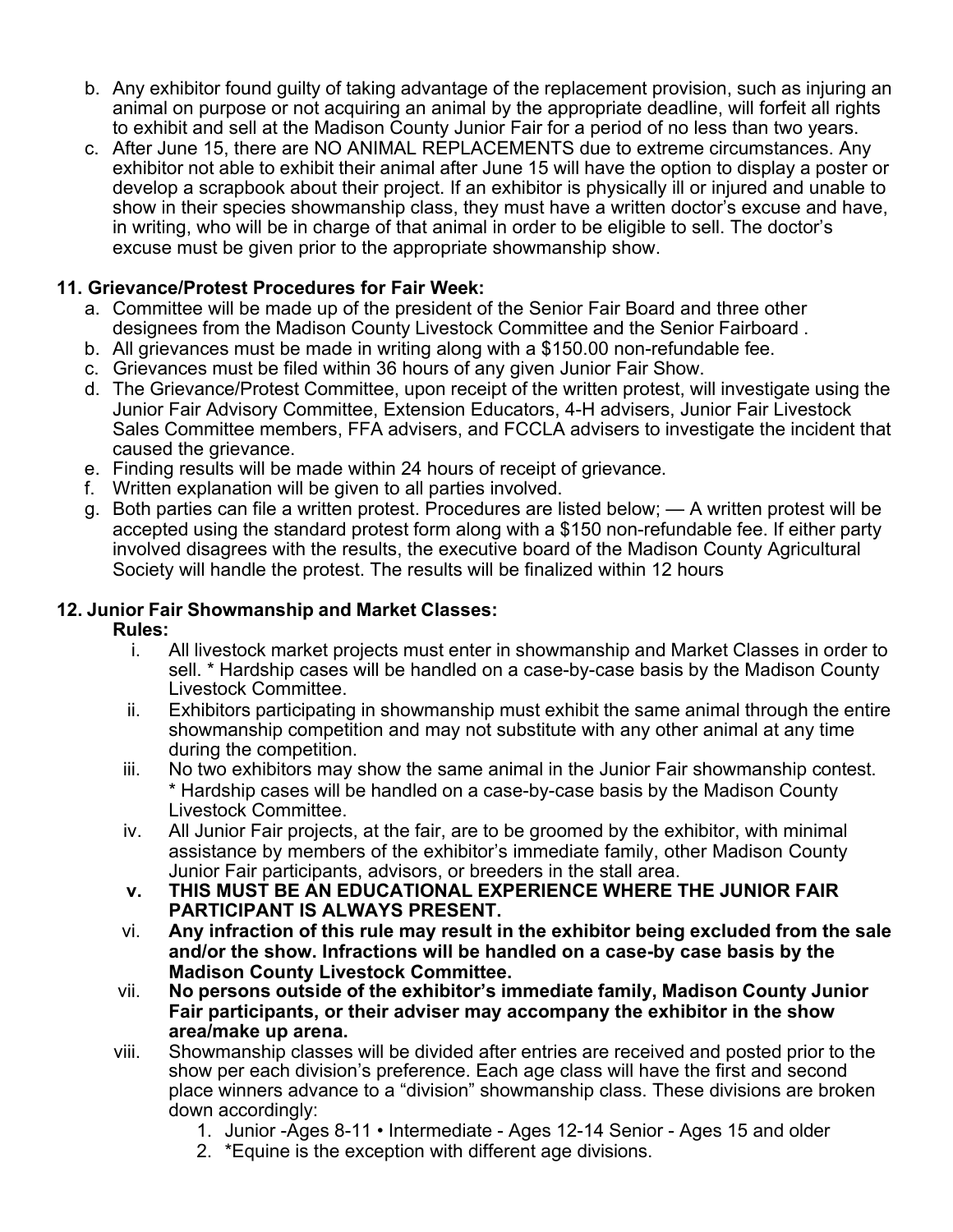- 3. As laid out by the Premier Livestock Exhibitor contest, the top three from each age division will then compete for the Showman of Showmen for that species. The first-place winner of this competition will compete in the Grand Showman of Showmen contest.
- ix. Suspicion of use of unauthorized drugs may be subject to blood test.
- x. Exhibitors caught abusing an animal may be prohibited from selling their animals. The judge will be instructed to disqualify an exhibitor who is abusing his or her animal in the ring.
- **xi. Judge's decisions are final.**

#### **13. Mandatory Skill-a-Thon and Interview Judging:**

- a. All exhibitors must complete interview judging and Skill-a-thon to be permitted to exhibit or sell their animal at the fair.
- b. All exhibitors must bring a completed project book and completed feed records to skill a thon.
- c. Skill-a-thon is required of all exhibitors at the Madison County Fair. If a youth has a date conflict with the skill-a-thon, a makeup can be scheduled with the 4-H Educator. Please schedule the makeup skill-a-thon date by June 1st. Exhibitors that take the makeup skill-a-thon are no longer eligible for premier exhibitor.

#### **14. Requests for Show Conflicts:**

- a. If an exhibitor has a conflicting show (ex: National Breed Association Show) they may request to leave the Madison County Fair early or arrive late.
- b. Requests must be made by June 15. Requests made later than June 15 will not be considered.
- c. Proof of entry must be submitted with a written request to the Senior Fair Board.

#### **15. Junior Fair Livestock Sale:**

Exhibitors must participate in showmanship in order to sell. See dress code rules for appropriate sale attire.

General rules:

- a. All market livestock sales must be declared at check-in, except feeder cattle. Only market animals are permitted to sell.
- b. An exhibitor may sell only one animal per project, with no more than two animals total. For a member to sell two animals, they must be from different projects as determined by the FFA and Ohio 4-H/Madison County 4-H project numbers.
- c. Members who do not wish to sell their market projects in the Junior Fair Sale must declare this during the registration process, by June 1. You may still participate in the premium sale, but you are declaring that you will be taking your animal home and not loading it on the packer truck from the fair.
- d. Junior Fair exhibitors must be present to sell.
- e. Proper dress code will be enforced.
- f. Dairy exhibitors will be held responsible for securing and bringing their own produce (i.e. Cheese Tray) to the Junior Fair sales for auction. Only dairy exhibitors who have shown in a showmanship class and breed class will be eligible for proceeds from the sale of the item.
- g. All species will sell continuously starting at 9 a.m. on Saturday.
- h. All animals must be completely healed (as determined by a veterinarian) from castration to be eligible to sell.
- i. While every effort will be made to secure a packer market for the market livestock brought to the Madison County Fair, if no market exists, the project will return home.
- j. Junior Fair Livestock Sale Committee Expenses: The Madison County Sale Committee will deduct 3% of the gross sale per animal to cover the sales expenses, including printing, ear tagging supplies, advertising, postage, checks, insurance, scale maintenance, trucking, checkoffs, pictures and sale cards. In addition, we participate in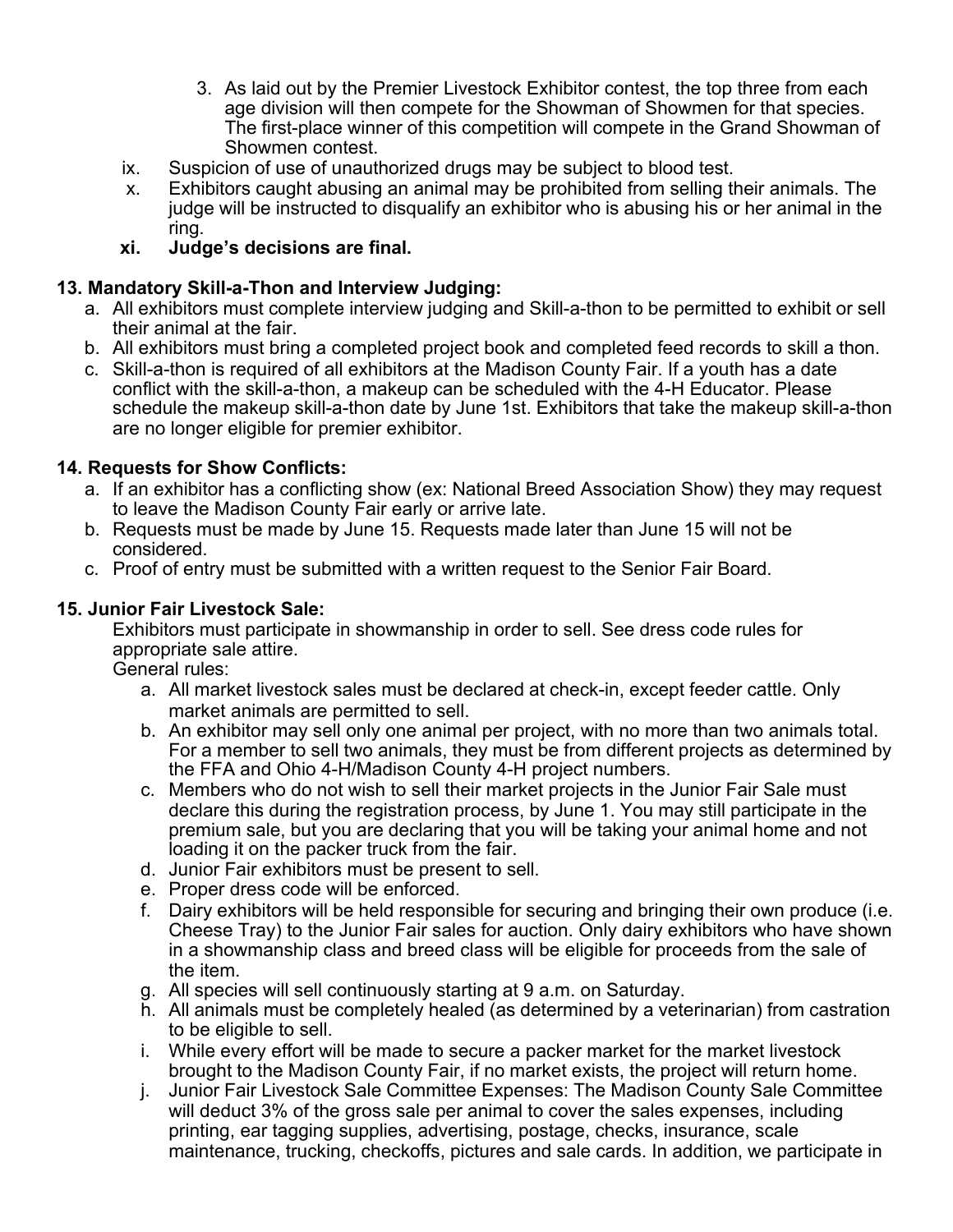the Ohio Pork, Beef and Sheep Producers Check-off programs and are subject to mandatory costs. Sale checks will be distributed no later than the 30th day of August. Please do not call about the sales checks as this only delays the mailing process

# **ALL GRAND AND RESERVE MARKET PROJECTS MUST SELL! NO EXCEPTIONS!**

## **16. Livestock Grand Showman of Showmen Contest:**

- a. Will be held the Friday of Fair week Eby Arena
- b. There will be a maximum of nine participants in the contest.
- c. The Showman of Showmen winners from the following species will be eligible for the contest: Beef, Dairy, Goat, Sheep, Swine, Horse, Poultry, Alpacas and Rabbits. All nine participants will show the same species at the same time. In the event that there are not enough animals of one species to be shown at one time, participants will be split.
- d. ALL 1<sup>ST</sup> PLACE SHOWMANSHIP WINNERS<sup>'</sup> (in their respective species) ANIMALS WILL BE USED IN THE SHOWMAN OF SHOWMEN COMPETITION!
- e. There will be one ring per participating division and no sideline coaching is permitted. Any participant receiving sideline coaching will be disqualified.
- f. Exhibitors must wear show jeans with the provided showman of showmen t-shirt, Closed-toe and closed-heel shoes are to be worn. No discrimination will be made for religious beliefs. Persons not abiding by these rules will be penalized by not being placed.
- g. Competitors must pick up the showman of showmen packet in the junior fair office with their parents to sign for it.
- h. If a participant can't represent their species, no one will replace the participant.
- i. Each species will show for 8 minutes. Each animal will be shown with the appropriate show equipment for that animal.
- j. There will be a judge for each species who will place the participants first through eighth.
- k. The judge may ask the exhibitors to switch animals during the course of each species being shown.
- l. The nine placings from the live show will be added together and the lowest score will determine the winner of the Grand Showman of Showmen Contest.
- m. In case of a tie, the exhibitors will be interviewed by the judges.
- n. **The judge's decision is final. Show order will be: Swine, Rabbit, Poultry, Alpacas, Sheep, Dairy, Goat, Beef, Equine**

## **17. Premier Livestock Exhibitor:**

This contest is offered in the following divisions: Beef, Dairy, Sheep, Swine, Goat, Poultry, and Rabbit. Equine will also have a high points award which have details listed in their species specific section.

- a. Any 4-H or FFA member who enrolls in a market project for any of these areas is eligible for the Premier Market Exhibitor program for that specie(s). Participation in the program is not a requirement to show at the fair or to complete a project.
- b. Points towards the PLE will be accumulated by the youth in the following areas: 1) Skill-a-thon (including record book), 2) Showmanship, 3) Animal Placement 4) General Livestock Judging